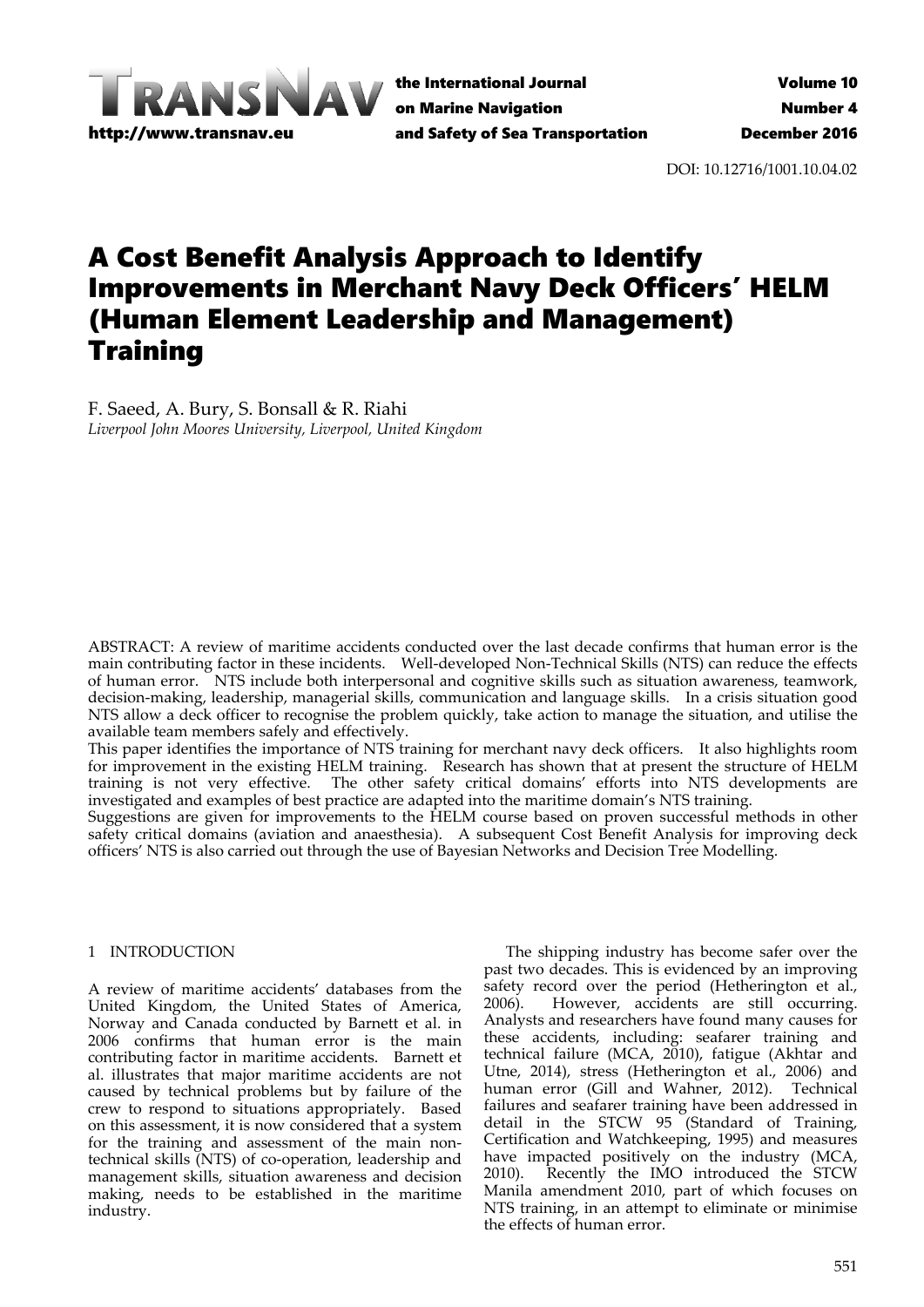## 1.1 *International Maritime Organisation (IMO).*

In the late 1950s and early 1960s, the IMO developed a comprehensive series of conventions to establish a framework of international law addressing maritime safety. In doing so the IMO recognized that one of the most important elements in the safe operation of any ship is the training and competence of its crew. However, it was noted that international regulations lacked a standard of competency for seafarers. As a result, in 1969, the IMO agreed to develop The International Convention on Standards of Training, Certification and Watchkeeping (STCW) (IAMU, 2010). The STCW sets qualification standards for masters, officers and watchkeeping personnel on seagoing merchant ships (Tally, 2012: p326).

## 1.1.1 *STCW 1978 and 1995*

The STCW was officially adopted by a conference of the IMO in 1978 to standardize the qualifications required for masters, officers and watch personnel on seagoing merchant ships. The 1978 STCW Convention had many limitations such as vague requirements left to the discretion of the parties; unclear standards of competence; no IMO oversight of compliance; limited port state control and inadequacies which did not address modern shipboard functions at that time (Tally, 2012: p326; MCA, 2013b). As a result of the grounding of the Aegean Sea in 1992 on the rocks of the Spanish port of La Coruna, the United States proposed conducting a comprehensive review of the 1978 convention (IAMU, 2010). This proposal suggested the review specifically consider the role of the human element in maritime casualties. The IMO and its members agreed to concentrate on areas relating to people, training and operational practices, rather than issues dealing primarily with improving ship construction and equipment standards (ibid).

The STCW Convention was significantly amended in 1995 to include a code containing mandatory requirements and guidance information for the implementation of the convention. The comprehensive and detailed 1995 amendments established a level playing field among all parties to the convention to help ensure consistent training worldwide. These amendments also established competence based standards that placed emphasis on the requirements for training and assessments of skills in most facets of the mariner's profession (IMO, 2015; IAMU, 2010).

#### 1.1.2 *Manila Amendments*

In January 2006, during the  $37<sup>th</sup>$  session of the STW (Standards of Training and Watchkeeping) Sub‐ Committee it was decided to review the STCW Convention to ensure that it met the new challenges facing the shipping industry at the time and in the years to come (Tally, 2012: p326). The new challenges being met included advancement in technology and the emergence of new equipment such as the Electronic Chart Display and Information System (ECDIS).

At its 38th session of the Sub‐Committee, and following detailed discussions, it was agreed that the present structure of the convention more than adequately served its purpose and that there was no need to review it all in great detail. It was then agreed that the review should mainly cover the principles of human element training (IAMU, 2010):

Table 1 shows an abridged version of the STCW changes (IMO, 2011: p122). These were approved in relation to NTS training of management level officers of ships of 500 gross tonnage or more. Based on the outcomes outlined in Section A‐II/2 of the STCW Manila amendments, the HELM training course became compulsory for all deck and engineering officers effective from 2012 (Davitt and Holford, 2015).

Table 1. Section A‐II/2 – Masters and chief mates on ships of 500 gross tonnage or more (bridged version)

|   | Competence Use of leadership and managerial skills |
|---|----------------------------------------------------|
|   | Knowledge of shipboard personnel                   |
|   | management and training                            |
|   | A knowledge of related international               |
|   | maritime conventions and recommendations,          |
|   | and national legislation                           |
| З | Ability to apply task and workload                 |
|   | management                                         |
|   | Knowledge and ability to apply effective           |
|   | resource management                                |
| 5 | Knowledge and ability to apply decision-           |
|   | making techniques                                  |
| 6 | Development, implementation, and oversight         |
|   | of standard operating procedures                   |

## 1.1.3 *HELM Training*

The IMO has now set minimum standards of NTS training by making HELM training compulsory for both operational and management level officers in the deck and engineering departments. This training can either be integrated into the main programme or delivered as a standalone course (MNTB, 2012). HELM (O) is the operational level course for which the required training time is 21 hours. HELM (M) is the management level course requiring a training time of 35 hours (MNTB, 2012).

In the UK, the Maritime and Coastguard Agency (MCA) and the Merchant Navy Training Board (MNTB) have implemented HELM training (MCA;  $2013a$ ). This takes the form of a stand-alone short course for experienced seafarers wishing to transfer to officer grade. Presently the same course is delivered to both deck and engineering officers. It has been suggested that this makes the task of delivering the training more difficult (Wall, 2015). The main reason for this is that the college phase (Higher National Diploma - HND) is compulsory for chief mate students. In this they will have studied some leadership and management issues. However, for second engineer students (not following the approved training programme) the college phase is not compulsory and they only have to attend for the written exams. These exams are mainly technical in nature and thus they do not have any prior knowledge of the subjects of leadership and management (Wall, 2015). Separate learning outcomes for both deck and engineering officers that are focused on their specific areas of operation may have been useful.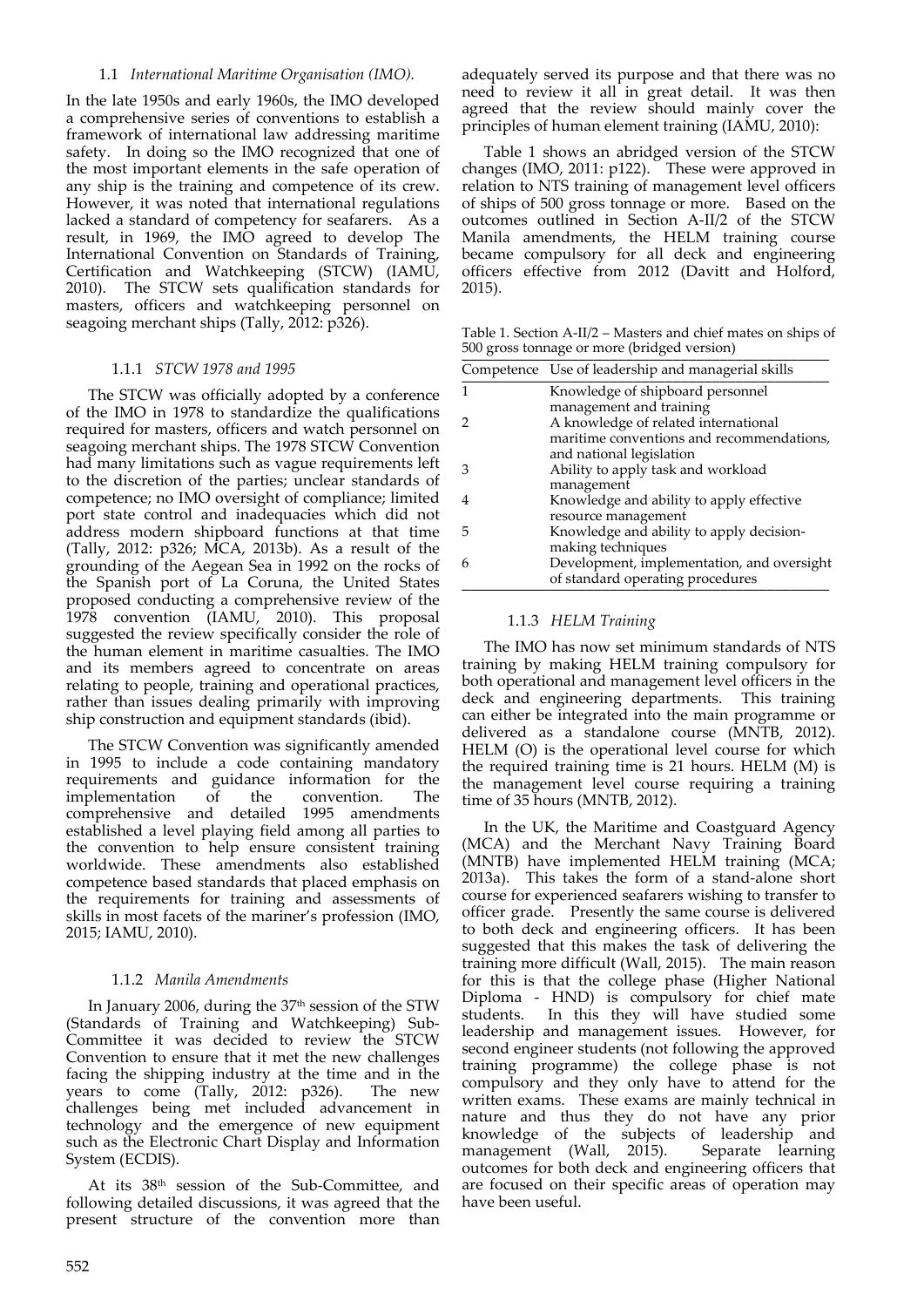HELM training is currently in its infancy and it will take time for it to improve. industry took fifteen years to develop from the first generation of the Crew Resource Management (CRM) course to the sixth generation. In the process it helped to reduce the number of aviation accidents caused by human error (Diehl, 1991).

#### 1.2 *NTS training and assessment developments in other safety critical domains.*

Some domains, such as aviation and anaesthesia, have conducted extensive research aimed at identifying domain specific NTS training methods and behavioural marker systems for use in their assessment. The Aviation industry is considered to be the pioneer in discovering the importance of NTS and researching and developing courses. These efforts have resulted in the evolution of a Crew Resource Management course to supplement the main training. It is important to consider the work performed in aviation and anaesthesia to develop NTS training and assessment. This will provide an insight in to whether the maritime industry could benefit from their efforts and adapt some of their best practices.

## 1.2.1 *Aviation*

The concept of NTS was generated by the aviation industry when the National Transportation Safety Board (NTSB) in the USA investigated a number of airline accidents in the 1960s and 1970s.

A workshop, entitled "Resource Management on the Flight Deck", sponsored by the National Aeronautics and Space Administration (NASA) was held in 1979. During this workshop elements of human error were identified in the majority of air crash accidents being considered. The main causes were found to be interpersonal communication, decision making and leadership failures. It was suggested that the training of NTS of pilots was required to reduce "pilot error" by making better use of the human resources on the flight deck. Since that time six generations of CRM training programmes have evolved in the United States (Helmreich et al., 1999).

The first CRM programme was proposed and developed by United Airlines in 1981. The course was called 'Command, Leadership and Resource Management' (Helmreich et al., 1999; Kanki et al., 2010: p27). In the second generation of the CRM training programme the name was changed to Crew Resource Management (CRM) and the course began to include team oriented factors. The new programmes focused on specific aviation concepts related to flight operations and were more team oriented in nature. The training conducted focused on team building, situation awareness and stress management (Helmreich et al., 1999; Kanki et al., 2010: p29).

In the early 1990s a new shape of CRM was introduced which integrated CRM with standard technical training. The idea was to focus on specific skills and behaviours that pilots could use to operate aircraft more effectively and in a safer manner.

Many airlines introduced modules covering flight automation issues. At this stage CRM was also offered to other groups such as flight attendants and maintenance personnel. A special CRM was A special CRM was designed for captains to target leadership skills. (Helmreich et al., 1999).

The fifth generation of CRM focused on the fact that human errors are inevitable but the effects of those errors can be minimised by applying the three lines of defence. These three lines are: avoidance of error, the trapping of incipient errors before they are committed, and mitigating the consequences of those errors that occur and are not trapped (Helmreich et al., 1999).

Based on the fifth generation's error management theme, the focus of CRM training was widened from error management to include threat management. In previous generations CRM skills and methods were applied to eliminate, trap or mitigate errors but the sixth generation also focuses on the threats and errors which must be managed by flight crews to ensure a safe flight (Wagener and Ison, 2014).

The Federal Aviation Administration in the USA introduced the Advanced Qualification Program (AQP) in the 1990s and in the UK at the same time, the Civil Aviation Authority required the formal incorporation of non-technical skills evaluation into all levels of flight crew training (CAA, 2006).

A research project, JARTEL (Joint Aviation Regulation – Translation and Elaboration of Legislation), was initiated by the Joint Aviation Authorities (JAA) Human Factors group in 1996. Its goal was to develop a suitable method to identify and assess an individual pilot's non‐technical (CRM) skills. The project was sponsored by four European CAAs (Civil Aviation Authority). A research consortium consisting of pilots and psychologists from Germany, France, Holland and the UK was established to work on the NOTECHS (Non‐Technical Skills). The system was to be used to assess an individual pilot's skills. It was to be suitable for use across Europe on all flight routes and also had to accommodate all European cultures (Flin et al, 2003).

A review was conducted of the existing behaviour rating system for pilots already in use by larger airlines in Europe and the USA. It appeared that none of the systems could be adopted in their original form because the available systems were either unclear for a Pan‐European basis, or specific to a particular airline. Therefore, it was decided by the project team that to assess pilots' NTS a new taxonomy and rating method would be designed (Flin et al, 2003).

The method that was developed included a detailed examination of available behavioural marker systems to assess a pilot's NTS. Airline captains with substantial experience worked as experts to advise on the final design of the NOTECHS system (Flin et al, 2003). The resulting NOTECHS system has four categories with the elements of behaviour shown in Table 2.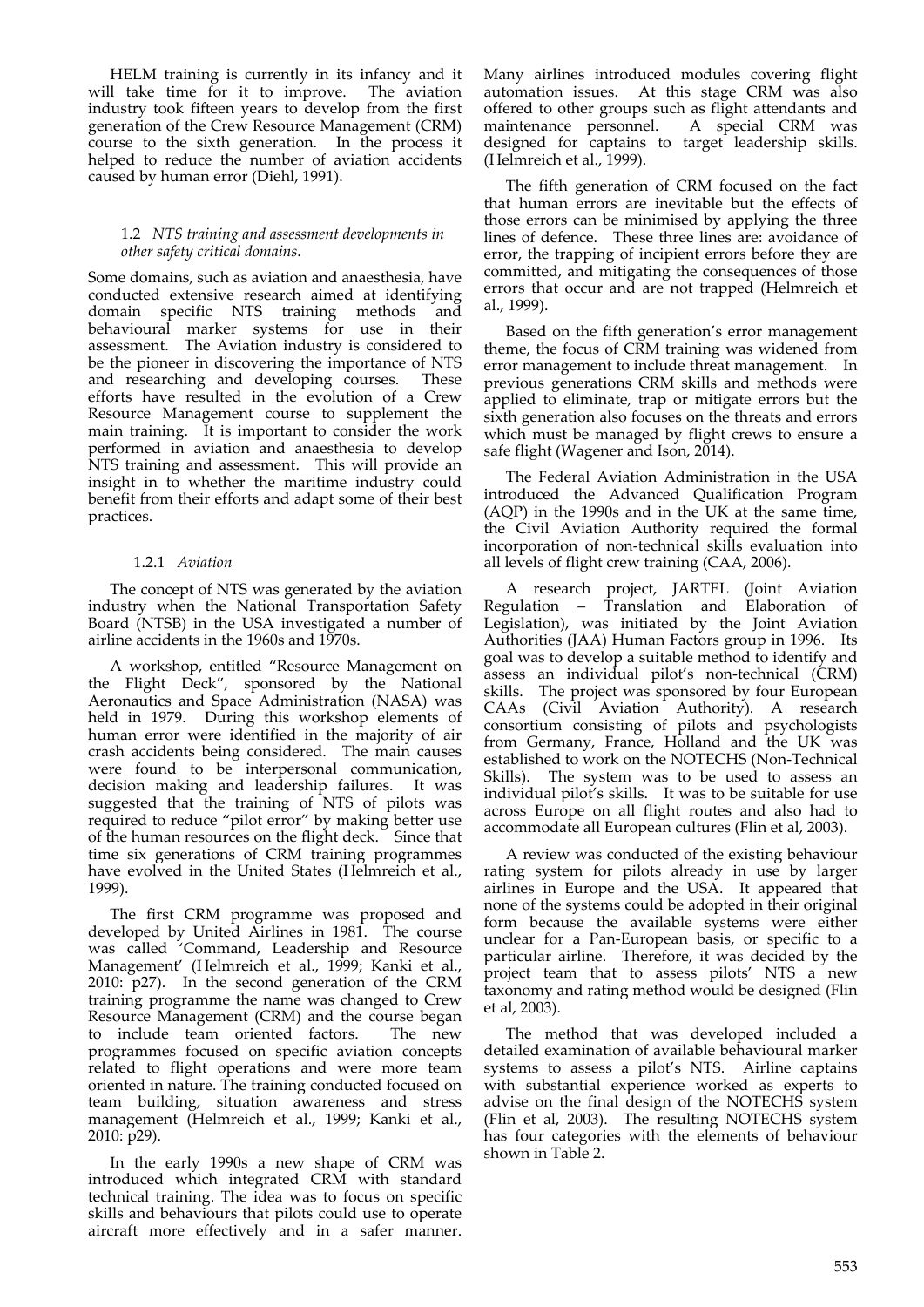Table 2. NOTECHS Taxonomy (Flin et al., 2003)

|--|

| Category                            | Element                                                                                                                         | Category            | Element                                                                                                              |  |
|-------------------------------------|---------------------------------------------------------------------------------------------------------------------------------|---------------------|----------------------------------------------------------------------------------------------------------------------|--|
| Co-operation                        | Team-building and maintaining<br>Considering others<br>Supporting others<br>Conflict solving                                    | Task Management     | Planning and preparing<br>Prioritizing<br>Providing and maintaining standards<br>Identifying and utilizing resources |  |
| Leadership and<br>Managerial Skills | Use of Authority and assertiveness<br>Providing and maintaining standards<br>Planning and co-ordination<br>Work load management |                     | Coordinating activities with team<br>member<br>Exchanging information<br>Using authority and assertiveness           |  |
| Situation awareness                 | Awareness of aircraft systems<br>Awareness of external environment<br>Awareness of time                                         |                     | Assessing capabilities<br>Supporting others                                                                          |  |
|                                     |                                                                                                                                 | Situation awareness | Gathering information                                                                                                |  |
| Decision Making                     | Problem definition and diagnosis<br>Option generation                                                                           |                     | Recognizing and understanding<br>Anticipating                                                                        |  |
|                                     | Risk assessment and option selection<br>Outcome review                                                                          | Decision Making     | Identifying options<br>Balancing risks and selection options<br>Re-evaluation                                        |  |

The main JARTEL study was an experimental rating task study. Eight video recorded scenarios, filmed in a Boeing 757 simulator, were used. The scenarios simulated realistic flight situations highlighting behaviour relevant to NOTECHS. The pilots behaviour was rated ("poor practice" to "good practice"), using the NOTECHS system, by more than 100 assessors. A briefing and practice session was given before the start of each session. The assessors were asked to rate captains' and first officers' behaviours in each of the eight cockpit scenarios using the NOTECHS rating  $(\tilde{O}^{\prime}$ Connor et al., 2002). In the subsequent evaluation questionnaire, the assessors were very satisfied with the NOTECHS rating system and the results of the experimental phase of this project were deemed satisfactory for the further development of the NOTECHS method (Flin et al., 2003).

#### 1.2.2 *Anaesthesia*

It has been determined through critical incident reporting that NTS are the major cause of accidents in anaesthesia crisis management. To focus on this area the Anaesthetists' Non‐Technical Skills (ANTS) tool was developed in 2005 for the training and assessment of anaesthetists NTS (Yee et al., 2005). The ANTS is a behavioural marker framework and was developed in a project between the University of Aberdeen Industrial Psychology Research Centre and the Scottish Clinical Simulation Centre (Matveeskii et al., 2008). The programme followed the concepts of CRM, which was developed to improve NTS of aviation personnel (Flin & Maran, 2004).

The Scottish Council for Postgraduate Medical and Dental Education partnered in a project to investigate the NTS in anaesthetists. The project was called 'The Identification and Measurement of Anaesthetists' Non‐Technical Skills'. The main purpose of the project was to determine the importance of NTS required by anaesthetists during operations (ANTS,  $2014$ ).

At the start of the project researchers reviewed the human factors involved in anaesthesia. It was determined that 80% of anaesthetic incidents at the time were due to human error and most of them could have been avoided with the use of appropriate skills (Fletcher et al.*,* 2003a).

the world to analyse the extent of the problem. While collecting this data, limiting factors were considered. Chief among these was that, for a variety of reasons, not all incidents were reported. Also the reported factors did not always provide an accurate picture of the incident. As long as limitations in reporting exist are considered then there is great benefit to be found in analysing incident reports in the domain (Fletcher et al., 2003).

Incident reporting data was collected from around

Through a series of interviews a taxonomy (Table 3) of anaesthetists' NTS (a prototype behavioural markers system) was developed for rating observed behaviours (Table 4) (Yee et al., 2005). In 2004, after the preliminary evaluation of the prototype behavioural markers system, the ANTS system was released to anaesthetists free of charge by the University of Aberdeen (Flin, 2013) and is now being used successfully across the world (Livingston, 2014). This system has now been translated into many languages and is being used in anaesthesia simulation training and assessment in countries around the world including the United Kingdom, United States of America, India and Canada (Bhagwant, 2012; Flin, 2013).

Table 4. ANTS Rating System (Yee et al., 2005)

| Rating Level Description |                                                                                                                                |  |  |
|--------------------------|--------------------------------------------------------------------------------------------------------------------------------|--|--|
| $4 - Good$               | Performance was of a consistently high<br>standard, enhancing patient safety. Could<br>be used as positive example for others. |  |  |
| 3 – Acceptable           | Performance was of a satisfactory standard<br>but could be improved.                                                           |  |  |
| 2 – Marginal             | Performance indicated cause for concern.<br>Considerable improvement needed.                                                   |  |  |
| $1 -$ Poor               | Performance endangered or potentially<br>endangered patient safety. Serious<br>remediation is required.                        |  |  |
| Not observed             | Skill could not be observed in this scenario.                                                                                  |  |  |

#### 1.2.3 *Maritime*

To better evaluate the role of NTS in shipboard operational safety, a thorough review of existing research is required to underpin the selection of criteria for use in identifying behavioural markers for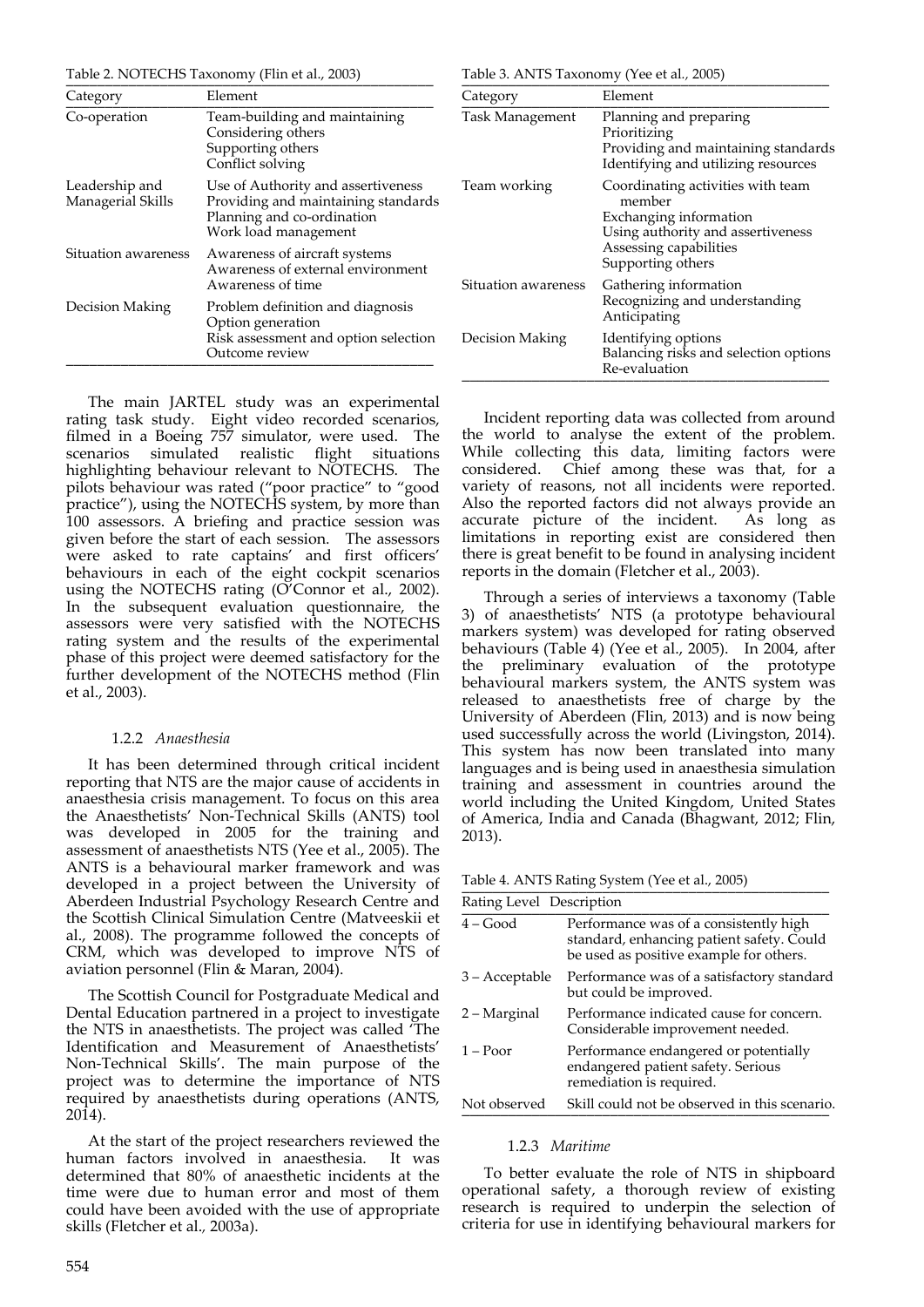the assessment of maritime NTS. Such research is limited in the maritime domain (Davitt and Holford, 2015) and mostly not initiated by any regulatory body but rather conducted by universities as part of PhD<br>theses or published papers. The only notable theses or published papers. research conducted by a regulatory body is the MCA's 'simulator training for handling escalating emergencies' in which it has recommended further definition of the main NTS to handle escalating emergencies (Habberley et al., 2001). The MCA also produced a guide in 2006 outlining best practices in leadership and management (Davitt and Holford, 2015) which was based on a piece of leadership research conducted by Arthur D Little (2004). Other notable research has been undertaken by Warsash Maritime Academy and the US Navy.

At Warsash Maritime Academy, after the success of the various efforts in other safety critical industries to develop behavioural markers for the assessment of NTS in simulators, Gatfield (2008) conducted extensive research and was first to develop a system of behavioural markers for the assessment of competence of marine engineering officers in maritime engine room simulators (Long, 2010). In this research a video recorded crisis scenario was developed which was run twelve times with three engineers in each run. The behavioural markers observed during the exercises were then rated against four filtration criteria: ease of observation, ease of evaluation, frequency of occurrence, and relevance to competence. Filtration was deemed necessary to keep the number of behaviour markers to a minimum so that the assessment process would be more manageable (Gatfield, 2008).

Two groups of assessors, one group of six marine engineers and another group of six non‐domain crisis management assessment experts were selected to assess each marker on a four point rating scale (good, towards good, towards poor and poor). There was another group of seven expert crisis management assessors who were asked to use their 'gut' feeling to rank Chief Engineers in the scenario from best to worst crisis manager. It was concluded that the assessment framework was valid as there was a high degree of correlation between the findings of assessors in all groups (Gatfield, 2008).

The US Navy used a three stage methodology to develop domain specific behavioural markers for their Officer of the Deck (OOD) training course. The three stages were comprised of: literature review, focus group interview, and critical incident review. The literature review aimed to identify a list of NTS found in other safety critical domains that were assumed to be relevant to effective performance in a maritime environment (O'Connor and Long, 2011). This was necessary as it was found that very little research had been conducted in to NTS in the maritime domain (Heterington et al*.*, 2006).

To develop an OOD NTS taxonomy, focus group interviews were conducted to filter the list down to only those skills which were applicable to the role of OOD (Table 5). To evaluate the validity of the developed taxonomy the critical scenarios were developed in the third stage. The scenarios were used to generate interview data for analysis

(O'Connor and Long, 2011). The interviews conducted had four stages:

- 1 Interviewee explains a relevant incident
- Interviewer repeats incident back to interviewee to confirm understanding
- Interviewer expands the discussion on the incident and looks for the cues and factors affecting NTS
- Interviewer probes further to extract more knowledge about NTS links.

A total of 149 interview statements were collected and independently classified. The inter-rater reliability of all the analysis was found to be higher than normal hence no further changes were made to the original taxonomy (Table 5) (O'Connor and Long, 2011).

Saeed and Riahi (2014) found that HELM training provided to senior deck officer students is in its early stages and is currently not very effective. In a study conducted at Liverpool John Moores University, they compared the NTS performance of two groups of chief mate students in a ship bridge simulator. One group with HELM training and the other without HELM training. The NTS performances were The NTS performances were analysed by Evidential Reasoning and Utility Value to provide a crisp number of each performance. The performance of the group with HELM training was only 0.8% better than the group without HELM training (Saeed et al., 2016; Saeed and Riahi, 2014). Similar results were found through a survey conducted by the MCA in 2015 to evaluate the effectiveness of the HELM course. (MCA, 2015).

To improve NTS of deck officers some of proven methods of other safety critical industries can be adapted to the benefit of the maritime industry and a cost benefit analysis is conducted in this paper to analyse if the adapted methods are cost effective and beneficial to the industry.

Table 5. Initial OOD nontechnical taxonomy (Source: O'Connor and Long, 2011)

| Category        | Element                                                                                                                       |
|-----------------|-------------------------------------------------------------------------------------------------------------------------------|
| Leadership      | Establishing authority<br>Managing workload<br>Maintaining the standards of the<br>Watch                                      |
| Decision Making | Defining problem<br>Generating possible solution<br>Implementing best solution                                                |
|                 | Situational awareness Actively gathering information<br>Responding to changes in<br>information<br>Anticipating future events |
| Communication   | Selecting correct medium<br>Sending information clearly and<br>concisely<br>Effectively receiving information                 |
| Managing stress | Maintaining concentration<br>Coping with stressors                                                                            |

#### 2 COST BENEFIT ANALYSIS AND OPTIONS

The purpose of this paper is to conduct cost benefit analysis of the improvements in the HELM training based on the best practices of the other safety critical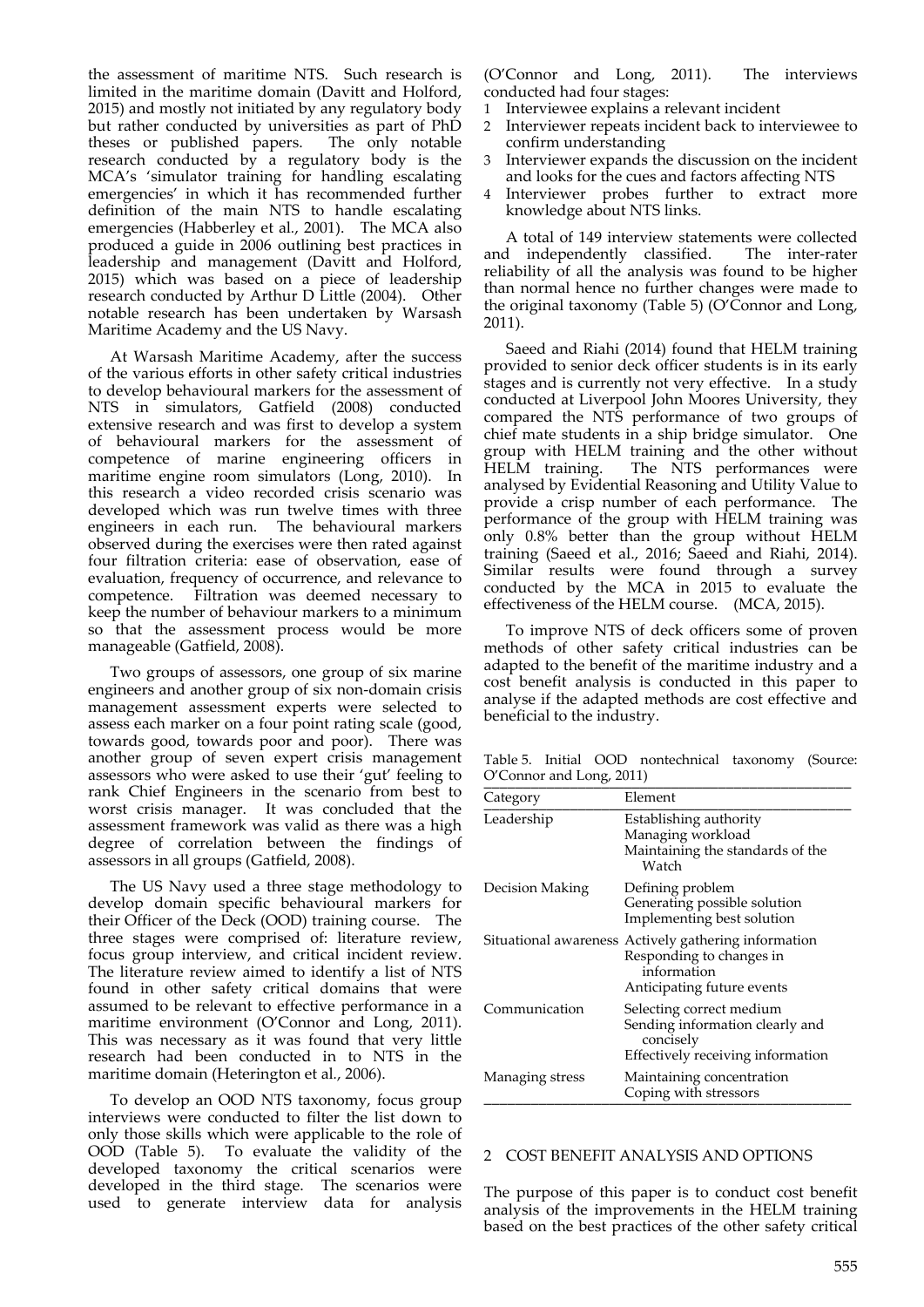industries. The methodology pursued to achieve this is divided into three steps:

- 1 The possibility of adapting successful methods found in other safety critical industries, such as aviation and anaesthesia, is explored and options are generated.
- 2 A cost benefit analysis is conducted of the most suitable options identified in step one. Analysis of these options is carried out by Bayesian Network and Decision Tree Modelling.
- 3 A decision is made on which option to select.

## 2.1 *Suggestions to Improve the HELM Course Based on Other Safety Critical Domains' NTS Research and Training Methods*

Based on the deck officers' NTS taxonomy, and behavioural markers for training and assessment an effective training model was developed. This was done by conducting a workshop to which educational and subject experts and psychologists were invited. The first task was to find out what would be the best mode of NTS training. It was ascertained that Aviation, anaesthetics and other safety critical industries use simulator based training of their personnel.

After some debate the workshop agreed that, based on the aviation and anaesthesia methods, the underpinning knowledge of NTS should be integrated into the main course. This should then be followed by extensive simulator training composed of carefully thought out exercises to be developed to cover each skill and element of the NTS. This method is then followed by CRM and research suggests that the course is quite effective (Diehl, 1991). The present approach, in the maritime sector, of delivering underpinning knowledge within five days of the course may not be very effective as it does not give enough time for students to study the NTS material. It is possible that if a module is introduced into the main course by teaching 3‐4 hours every week, over 10‐12 weeks, this would give an opportunity to students to absorb the underpinning knowledge more effectively. An exam at the end of the course would then test their NTS theoretical knowledge.

Presently, in the maritime industry, training institutes are responsible for conducting such training and the HELM training is offered only as one off course. In the aviation industry flight operators are responsible for conducting NTS training of flight crew and the course is repeated regularly.

In a similar way to aviation, shipping companies may need to develop NTS training specific to their<br>own area of operations. The courses may be own area of operations. developed by focusing on different cargo operations such as oil, chemical, cargo, container and dry bulk. It would also need repeating regularly and a deck officer's NTS assessment would be conducted before repeating the course. This would help to identify the weak areas of each individual and the repeat course would then be able to focus on those areas to improve their performance. The whole process of the NTS training model needs evaluating for the purpose of analysing its effectiveness. However, the costs

associated with the development of a new course and the evaluation of that course may be prohibitive.

## 2.2 *Cost Benefit Analysis*

Cost benefits are calculated using a Decision Tree Model which is based on Bayesian Networks.

#### 2.2.1 *Interference Formulism of Bayesian Networks*

The basis of reasoning under uncertainty in Bayesian Networks (BNs) is known as Bayesian interference formulism. It was developed for the task of computing the probability of each value of a node in a BN when the values of other variables are<br>known (Richardson, 1997). The element of known (Richardson, 1997). uncertainty may be due to: imperfect understanding of the domain, incomplete knowledge of the state of the domain at the time when a given task is to be performed, randomness in the mechanism governing the behaviour of the domain, or a combination of these. One of the main advantages of BNs is that they allow alterations to be made based on observed evidence. An existing model can be updated in accordance with observations made in line with Bayes rule. For random variables *"X1"* and *"X2",* as shown in Figure 5.1, Bayes rule states:

$$
P(X_1|X_2) = \frac{P(X_2|X_1)P(X_1)}{\sum_{all..l} P(X_2|X_1 = x_i)P(X_1 = x_i)}
$$
(1)

Assume for instance that variable *"X2"* is observed to be in state  $x_j$ . The probability of a parameter value given the observation is referred to as the 'posterior probability'. This distinguishes it from the 'prior probability' held by the analyst prior to collection and analysis of observations. By applying Equation 4.1 to each state of *"X1"* the probability distribution *"P(*  $X_1$  |  $X_2 = x_j$  /" is computed:

$$
P(X_1|X_2 = x_j) = \frac{P(X_2 = x_j|X_1)P(X_1)}{\sum_{all.i} P(X_2 = x_j|X_1 = x_i)P(X_1 = x_j)}
$$
(2)



Figure 1. BN consisting of two nodes

#### 2.2.2 *Decision Tree calculation*

BN decision trees are valuable techniques that are used to make a decision from a set of alternative options (Janssens et al., 2005). In a decision tree there are two types of nodes: decision nodes and leaves. Leaves are the terminal nodes of the tree and they specify the decisions to be made. The case is routed down the tree according to the values of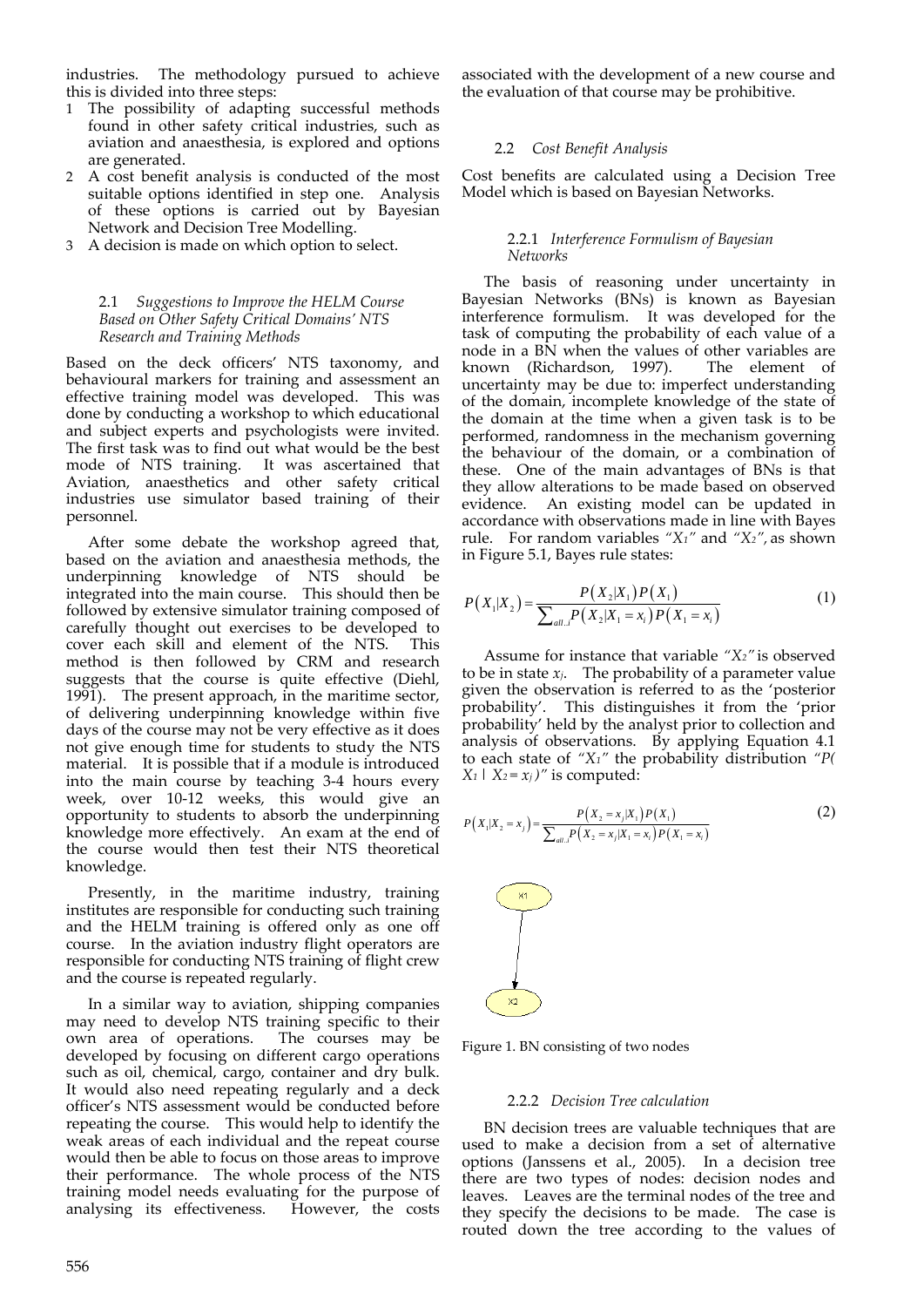attributes tested in successive decision nodes. When a leaf is reached, the options are classified according to the probability distribution over all classification possibilities (ibid).

The company has to take a decision whether to take action to improve their deck officers' performance, or not. The company is uncertain whether the performance of their deck officers (Deck Officers' Performance or DOP) is high, average or low. The cost of an action is  $C_1$ . It is believed by taking action and enhancing the performance of deck officers (with average performance) the reliability of the company's vessels will increase and as a result so will the associated profit and net profit. Profit and net profit can be estimated as  $B_1$  and  $B_1 - C_1$ respectively. Similarly for deck officers with low performance, the profit and net profit associated with an action can be estimated as  $B_2$  and  $B_2 - C_1$ respectively. An assessment programme (Audit) will help determine the company's performance (CP). The cost of an assessment programme (Audit) is  $C_2$ . Based on the performance data collected from deck officers (Saeed and Riahi, 2014), and the following rules:

- If a group's NTS is less than 0.33, then the performance is Low.
- If a group's NTS is between 0.33 and 0.66, then the performance is Average.
- If a group's NTS is between 0.66 and 1.0, the performance is High.

Based on experts' opinion the relationship between a company's performance and its employees is shown in Table 6.

Table 6. Conditional probability table

| DOP         | High(H) | Average (A) | Low $(L)$ |
|-------------|---------|-------------|-----------|
| CP          |         |             |           |
| High(H)     | 0.8     | 0.1         | 0.1       |
| Average (A) | 0.15    | 0.8         | 0.2       |
| Low $(L)$   | 0.05    | 0.1         | 0.7       |

Based on Bayes chain rule (Equation 1) the following equation can be evaluated:

 $P(CP = H) = P(CP = H|DOP = H) \times P(DOP = H) +$  $P(CP = H|DOP = A) \times (P(DOP = A) + P(CP = H|DOP = L) \times (P(DOP = L)$  $P(CP = H) = (0.8 \times 0) + (0.1 \times 0.5) + (0.1 \times 0.5) = 0.1$ 

$$
P(CP = A) = P(CP = A|DOP = H) \times P(DOP = H) +
$$
  
\n
$$
P(CP = A|DOP = A) \times (P(DOP = A) +
$$
  
\n
$$
P(CP = A|DOP = L) \times (P(DOP = L)
$$
  
\n
$$
P(CP = A) = (0.15 \times 0) + (0.8 \times 0.5) + (0.2 \times 0.5) = 0.5
$$

 $P(CP = L) = P(CP = L|DOP = H) \times P(DOP = H) +$  $P(CP = L|DOP = A) \times (P(DOP = A) + P(CP = L|DOP = L) \times (P(DOP = L))$  $P(CP = L) = (0.05 \times 0.1) + (0.1 \times 0.5) + (0.7 \times 0.5) = 0.4$ 

Based on equation 2:

$$
P(DOP = H | CP = H) = \frac{P(CP = H|DOP = H) \times P(DOP = H)}{P(CP = H)}
$$

$$
P(DOP = H | CP = H) = \frac{0.8 \times 0}{0.1} = 0
$$

$$
P(DOP = A|CP = H) = \frac{P(CP = H|DOP = A) \times P(DOP = A)}{P(CP = H)}
$$
  

$$
P(DOP = A|CP = H) = \frac{0.1 \times 0.5}{0.1} = 0.5
$$

$$
P(DOP = L|CP = H) = \frac{P(CP = H|DOP = L) \times P(DOP = L)}{P(CP = H)}
$$

$$
P(DOP = L|CP = H) = \frac{0.1 \times 0.5}{0.1} = 0.5
$$

$$
(DOP = H | CP = A) = \frac{P(CP = A | DOP = H) \times P(DOP = H)}{P(CP = A)}
$$

$$
P(DOP = H | CP = A) = \frac{0.15 \times 0}{0.5} = 0
$$

$$
(DOP = A|CP = A) = \frac{P(CP = A|DOP = A) \times P(DOP = A)}{P(CP = A)}
$$
  
P(DOP = A|CP = A) =  $\frac{0.8 \times 0.5}{0.5} = 0.8$ 

$$
(DOP = L|CP = A) = \frac{P(CP = A|DOP = L) \times P(DOP = L)}{P(CP = A)}
$$

$$
P(DOP = L|CP = A) = \frac{0.2 \times 0.5}{0.5} = 0.2
$$

$$
P(DOP = H | CP = L) = \frac{P(CP = L|DOP = H) \times P(DOP = H)}{P(CP = L)}
$$

$$
P(DOP = H | CP = L) = \frac{0.05 \times 0}{0.5} = 0
$$

$$
P(DOP = A | CP = L) = \frac{P(CP = L | DOP = A) \times P(DOP = A)}{P(CP = L)}
$$

$$
P(DOP = A | CP = L) = \frac{0.1 \times 0.5}{0.4} = 0.125
$$

$$
P(DOP = L|CP = L) = \frac{P(CP = L|DOP = L) \times P(DOP = L)}{P(CP = L)}
$$
  

$$
P(DOP = L|CP = L) = \frac{0.7 \times 0.5}{0.4} = 0.875
$$
 (3)

A decision tree is a diagram that represents, in an organised manner, the decisions and the events that influence uncertainty. In addition, the possible outcomes of each of these decision and events are included. Figure 2 shows a decision tree representation and solution to this problem. In Figure 2, squares represent decisions and the lines coming out of each square show all available distinct options that can be selected at the point of decision. For instance, as shown in Figure 2, to perform an assessment programme (an audit) or not to perform one. Two lines come out of the relevant "audit square" to show both of the available options (Yes or No) that can be selected by the manager.

Circles show various circumstances that have uncertain outcomes and the lines coming out of each circle denote a possible outcome of that uncertainty. For instance,  $\phi'$  circle R" shows the result of an assessment programme. The lines that come out of "circle R" denote possible outcomes of that uncertainty (a company's performance is high, average or low). The probability of each outcome is written on the respective line. Based on Figure 2, the manager can calculate the overall desirability of those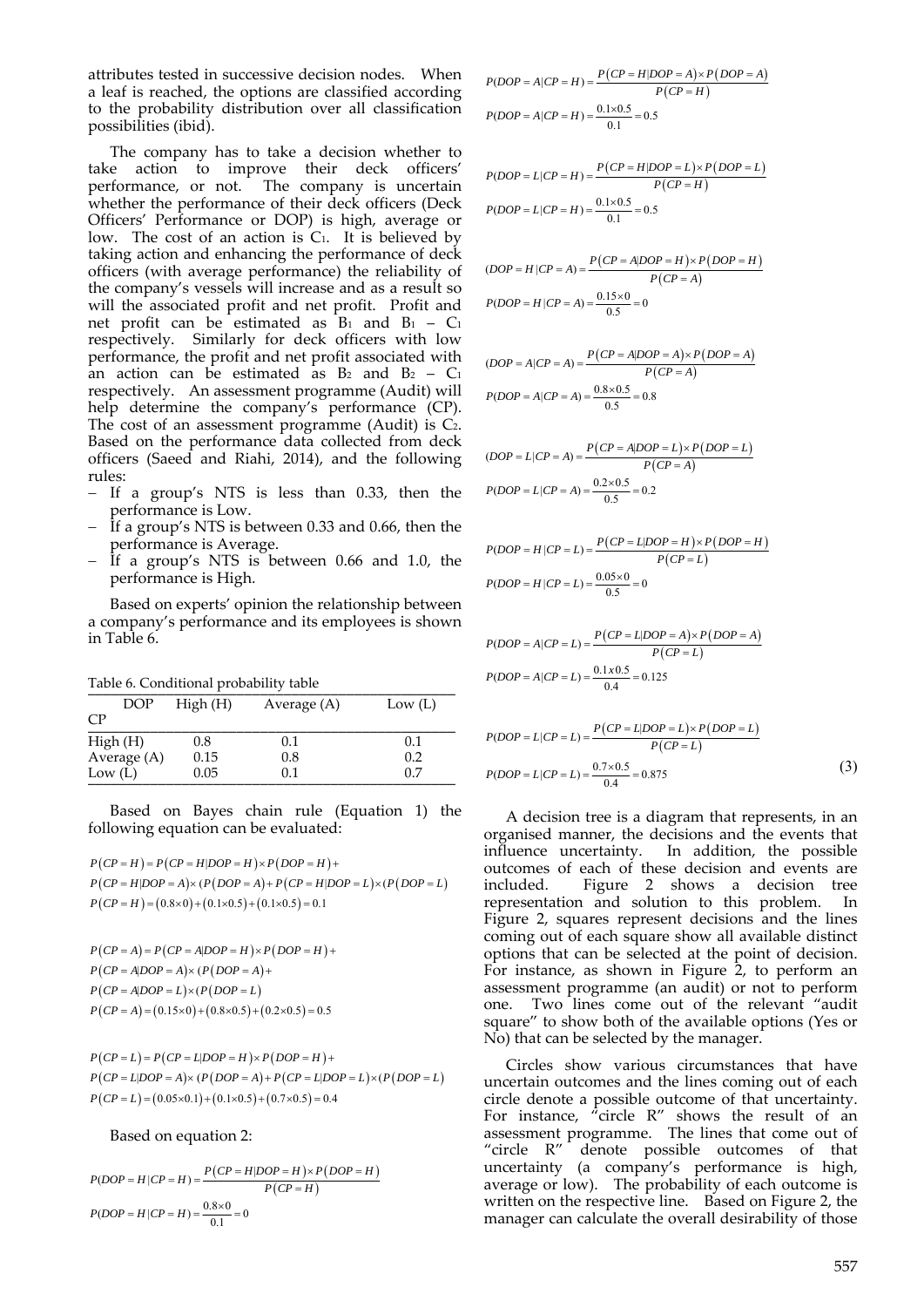choices. For instance, if a manager makes a decision to perform the audit and based on the audit's result the company's performance is found to be high, then the desirability for taking an action can be calculated as follows:

$$
0 \times (C_1 + C_2) + 0.5 \times [B_1 - (C_1 + C_2)] + 0.5 \times [B_2 - (C_1 + C_2)] =
$$
\n
$$
0.5 \times B_1 + 0.5 \times B_2 - (C_1 + C_2)
$$
\n(4)

If the assessment (evaluated by Equation 4) is lesser than "‐C", then no action has to be taken. Thus:

$$
0.5 \times B_1 + 0.5 \times B_2 - (C_1 + C_2) < (-C_2) \tag{5}
$$
\n
$$
0.5 \times B_1 + 0.5 \times B_2 < C_1
$$

If the company makes a decision to perform the audit, the desirability for the other choices can be assessed. Thus, the three conditions can be summarised as follows:

- 1 If a company's performance is high and  $C_1 > 0.5 x B_1 + 0.5 x B_2$ , then take no action.
- 2 If a company's performance is average and  $C_1 > 0.8 x B_1 + 0.2 x B_2$ , then take no action.
- 3 If a company's performance is low and  $C_1 > 0.125 x B_1 + 0.875 x B_2$ , then take no action.

As an illustrative example, in 2011, the Costa Cruise Line owned 27 ships with revenues of 3.1 billion euros and 2.3 million guests (Costa Cruises, 2014). One of the Costa Cruise Line ships, Costa Concordia partially sank when it ran aground at Isola del Giglio on 13th January 2012 with the loss of 32 lives. The accident was mainly caused by human error (Lieto, 2014). After the salvage of Costa Concordia the total cost of the accident was estimated to be \$800 million (£480 million) (NBC News, 2014).

For the purpose of the following calculations it is assumed that the £480 million loss was as a direct result of the deck officers' poor performance. For the company to address the loss it has to take action. After taking appropriate action, profit will become B2 for a company having officers with low performance as explained earlier in this section. Assume  $B_2 = 2 x$  $B_1$  Thus:

 $B_1 + B_2 = \pounds 480m$  $B_2 = 2 \times B_1$  $B_2 = 2 \times B_1$ <br> $B_1 = \pounds 160m$  $B_2 = \pounds 320m$ 

The company may decide to improve the NTS of the deck officers by introducing further human element training. This decision needs evaluating based on the proposed methodology in this paper. If further training is to be introduced then this will require the development of an NTS training model and its implementation in a CRM style training cycle. The cost of evaluation of NTS taxonomy is estimated as £200,000. For 27 ships a company would have 216 deck officers. As a result the training cost of deck officers would be £216,000 (216  $\times$  £1000). Therefore, the total estimated cost of  $C_1$  is £416,000.

The cost of an assessment programme  $(C_2)$  is estimated as £200,000. The assessment programme could be implemented by sending experts onboard ships to assess the performance of the deck officers in

the real life such as a Line Operations Safety Audit (LOSA) program. During LOSA observation, an observer records and codes potential threats to safety, how the threats were addressed and the errors generated, how the errors were managed and how the observed behaviour could be associated with incidents and accidents (Pedigo et al., 2011).

- 1  $£416,000 > 0.5 \times 160m + 0.5 \times 320m$  $£416,000 > £240m =$  Condition not satisfied
- 2 £416,000 > 0.8 x 160m + 0.2 x 320m  $£416,000 > £192m =$  Condition not satisfied
- 3 £416,000 > 0.125 x 160m + 0.875 x 320m  $£416,000 > £300m =$  Condition not satisfied

As a result conditions 1, 2 and 3 are not satisfied. Consequently and based on Figure 2, the expected profit associated with this strategy is calculated as:

$$
0.1 \times \left\{-0 \times (C_1 + C_2) + 0.5 \times [B_1 - (C_1 + C_2)] + 0.5 \times [B_2 - (C_1 + C_2)]\right\} +
$$
  
\n
$$
0.5 \times \left\{-0 \times (C_1 + C_2) + 0.8 \times [B_1 - (C_1 + C_2)] + 0.2 \times [B_2 - (C_1 + C_2)]\right\} +
$$
  
\n
$$
0.4 \left\{-0 \times (C_1 + C_2) + 0.125 \times [B_1 - (C_1 + C_2)] + 0.875 \times [B_2 - (C_1 + C_2)]\right\} =
$$
  
\n£239,384,000

Based on Figure 2, the expected profits associated with taking an action and not performing the assessment programme is calculated as:

$$
0 x (-C_1) + 0.5 (B_1 - C_1) + 0.5 (B_2 - C_1) =
$$
  
0.5 B<sub>1</sub> + 0.5 B<sub>2</sub> - C<sub>1</sub> = £239,584,000 (7)

Based on Equations 6 and 7, the optimal strategy is to take an action immediately.

For the above example and by assuming that the utility function is a linear function of the monetary profit, a BN decision making model, as shown in Figure 3, is illustrated. In Figure 3, squares represent decisions and diamonds  $(U_1 \text{ and } U_2)$  represent utilities. The values for  $U_1$  and  $U_2$  are shown in Tables 7 and 8. In Figure 3, the expected profits associated with taking an action and performing the audit (yes) or not performing the audit (no) are estimated as £239.38m and £239.58m respectively.

Table 7. Values of  $U_1$ 

| Audit | res       | ∖∖∩ |
|-------|-----------|-----|
| U     | -£200,000 |     |

Table 8. Values of U<sub>2</sub>

| Action                    | Yes |                              | Nο |  |                  |  |
|---------------------------|-----|------------------------------|----|--|------------------|--|
| SSP                       |     | High Average Low             |    |  | High Average Low |  |
| $\mathbf{I}$ $\mathbf{I}$ |     | -£0.416m £159.584m £319.584m |    |  |                  |  |

#### 2.3 *Options*

After conducting decision tree calculations now there are the following three options available;

- Do not take any action and continue with existing HELM course / NTS training arrangements.
- 2 Follow the suggestions in section 3.2 to evaluate deck officers' NTS taxonomy and behavioural markers system, integrate the HELM theory into the main course and run HELM simulator training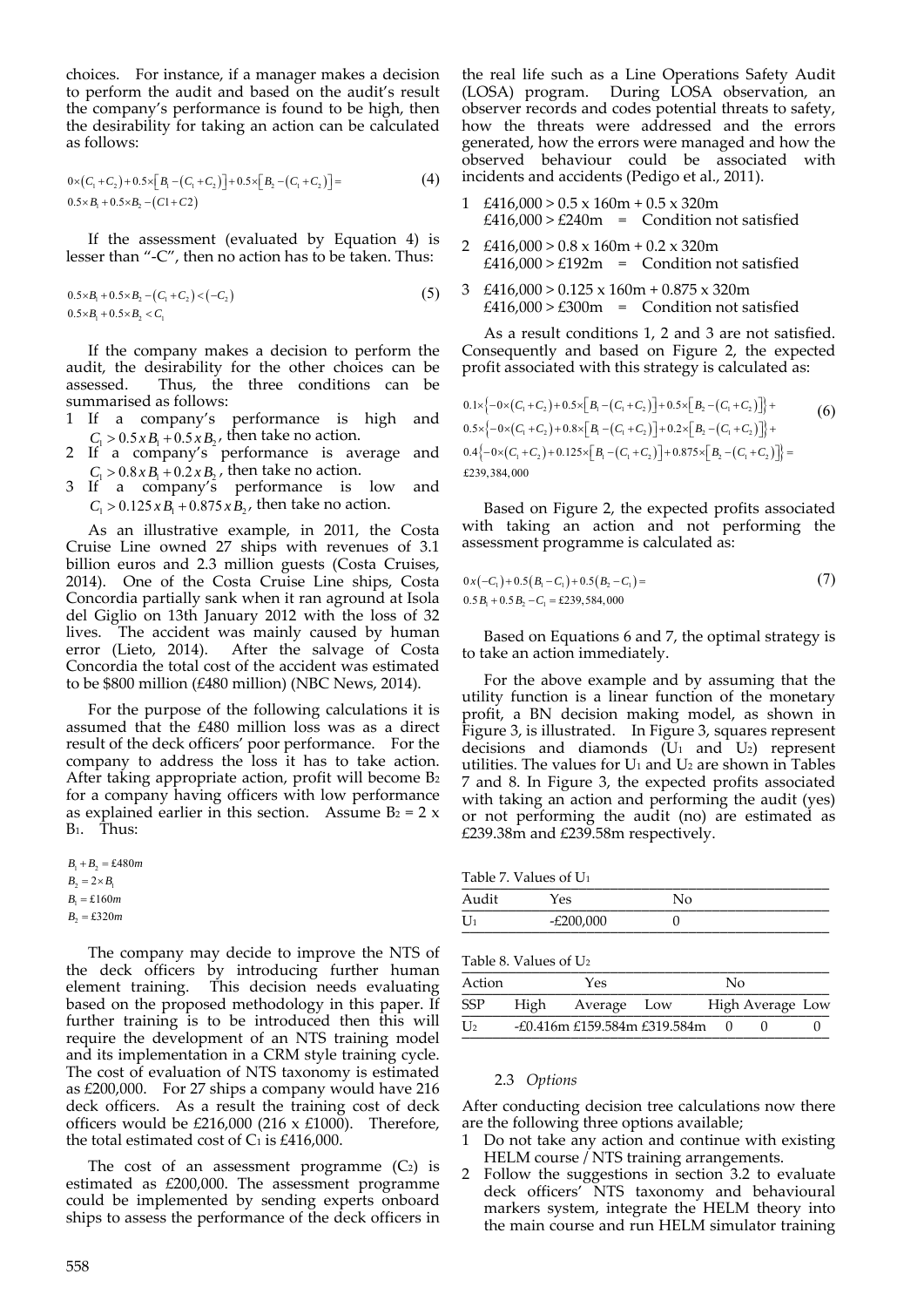at the end of the main course and implement an aviation style training cycle.

3 In addition to following the suggestions in section 3.2, an assessment programme is implemented.

By choosing option 1 the accidents will continue to happen, innocent seafarers will lose their lives. It is apparent from the decision tree calculations (Equations  $6 - 7$ ) that there is more benefit to the company by choosing option 2. This will involve implementing an aviation style training cycle, carrying out the evaluation of deck officers' NTS taxonomy and the behavioural marker system, integrating the HELM theory into the main course and running HELM simulator training at the end of the main course.



Figure 2: Decision Tree



Figure 3. BN Decision Making Model for Measuring the Shipping Company's Profit

## 3 CONCLUSION

A comparison made between the maritime sector and other safety critical domains (aviation and anaesthesia) found that course development and delivery methods are different. In anaesthesia, the ANTS was developed by conducting extensive research. In aviation, underpinning knowledge of NTS is provided before the NTS course begins. In addition, the CRM course, which is mainly simulator based, is provided by operators and not a training college.

Based on the NTS courses delivered in other safety critical domains, a training model has been suggested for the maritime sector. The cost benefit analysis that was conducted in this paper, shows that there is long term benefit to be gained from applying this model to evaluate deck officers' NTS. The development of a suitable taxonomy and behavioural markers can then lead to the further integration of HELM training into the main course and the introduction of HELM simulator training at the end of the course. This will effectively mean the implementation of an aviation style training cycle. In this way the work done in other safety critical industries can be used to the advantage of the maritime industry. Successful methods adopted elsewhere can be adapted for inclusion in NTS training, such as the HELM course.

#### ACKNOWLEDGEMENT

The material and data in this publication have been obtained through the funding and support of the International Association of Maritime Universities (IAMU) and The Nippon Foundation in Japan.

#### REFERENCES

- Akhtar, M. A. and Utne, I. B., 2014. Human fatigue's effect on the risk of maritime groundings  $\tilde{A}$  Bayesian Network modelling approach. *Safety Science,* 62, pp. 427‐ 440.
- ANTS, 2014. A behavioural marker system for rating Anaesthetists' Non‐technical Skills. [online], *Industrial Psychology Research Centre, Aberdeen University.* Available at: http://www.abdn.ac.uk/iprc/ants/ [Accessed 12th Feb 2014]
- Arthur D. Little, 2004. Driving safety culture: Identification of leadership qualities for effective safety management, *Final report to Maritime and Coastguard Agency*, October 2004.
- Barnett, M., Gatfield, D. and Peckan, C., 2006. Non‐technical skills: the vital ingredient in world maritime technology. *2nd World maritime technology conference*; WMTC 2006 maritime innovation delivering global solutions, London 6‐10 March 2006.
- Bhagwat, M., 2012. Simulation and anaesthesia. *Indian journal of Anaesthesia*, 56 (1), Jan‐Feb 2012, pp. 14‐20.
- CAA, 2006. Crew Resource Management Training: Guidance for flight crew, CRM instructors (CRMIS) and CRM instructor‐examiners (CRMIES). *Civil Aviation Authority*, CAP 737, 26 November 2006.
- Costa Cruise, 2014. Company Profile [online]. Available at:

http://www.costacruise.com/B2C/USA/Corporate/The+